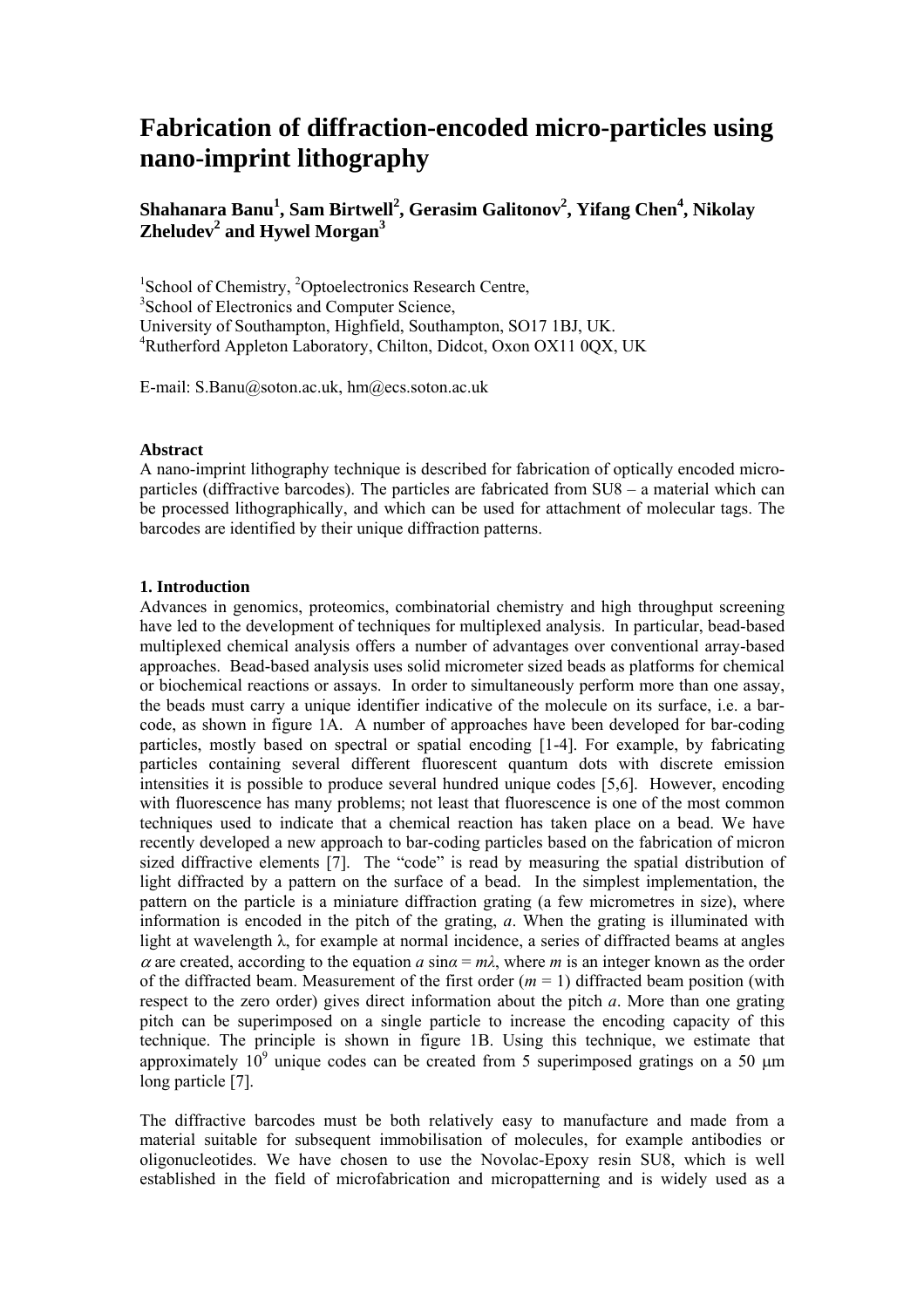negative resist [8-11]. SU8 is chemically robust, and can be processed using conventional photolithography to produce a wide range of high aspect ratio structures. The resist is commercially available in different formulations, and can be processed by spinning to produce films in the range of 1-100 μm thickness, depending on the viscosity of the original solution and the spin speed [8-10]. SU8 contains a photo-acid which, when exposed to light (wavelength 365nm), initiates the polymerization of the epoxy groups. SU8 has been microfabricated into a range of microstructures, including microfluidic devices [12-14], moulds and masters for microembossing [15,16], probes for microscopy [17], and biosensors [18]. Because of its outstanding performance in microfabrication, optical transparency in the visible range, and excellent physical and chemical stability, SU8 has recently attracted attention for use in bioanalytical applications as a support material for the direct attachment of biomolecules [19-24]. After micro fabrication, residual epoxy groups can be used for surface functionalization [19,20]. We recently demonstrated that SU8 can be used to manufacture micron-sized blocks of material (i.e. beads) and that these blocks can be further processed using conventional multistep solid-state synthesis of oligonucleotides and peptides [25]. Although SU8 can be processed using optical lithography to produce features of the order of the wavelength of light, this resolution is not sufficient to produce high quality multiply superimposed diffraction gratings. We have therefore developed a fabrication method which is based on nano-imprint lithography (NIL). NIL is a technique that can replicate micro- and nano-scale patterns with high fidelity, and is beginning to have a significant impact in micro and nanotechnology [6]. It is a relatively simple process and may form part of a suite of new technologies for the mass production of nano-sized patterns.

In conventional nano-imprint lithography, a high resolution stamp is fabricated in a hard material such as Silicon or fused Silica using a combination of electron beam lithography and dry etching. The generic process, figure 2 shows how the stamp is imprinted into a soft polymer to produce a high quality replica. The process can be repeated many times, providing material transfer from the substrate to the master is minimized using an anti-stick coating.

In this paper, we describe a process for nano-imprinting of SU8 microparticles manufactured by photolithography and demonstrate that well resolved optical diffraction gratings can be manufactured, with high fidelity and high aspect ratio. The method is performed at low temperature, with low pressure and produces excellent uniformity in the quality of the resulting imprinted structures.

### **2. Experimental**

### *2.1 Fabrication of the stamps*

The nano-imprinting stamp was manufactured from SiC wafers. A 120 nm layer of PMMA  $(MW = 100k)$  was spin coated onto the wafer and then baked at 180°C in an oven for 1 hour. A second layer of PMMA ( $Mw = 350k$ ) was then applied under the same conditions. This bilayer resist was essential for the creation of an undercut in the resist profile after lithography to ensure successful lift-off. Electron beam exposure was carried out at 100 kV, using a high resolution vector beam writer (VB6, Leica-Cambridge plc). Standard development of the PMMA in MIBK:IPA (1:3) was undertaken at room temperature. A 30 nm thick Cr layer was deposited by thermal evaporation (Edward evaporator) and the sample soaked in acetone for 20 minutes to lift off unwanted Cr. Etching of the chrome-patterned SiC was performed using an anisotropic dry etch with a mixture of  $C_2F_6/CHF_3$ , in an Oxford Plasma Technology System 90 etcher. By adjusting the ratio of  $C_2F_6$  to CHF<sub>3</sub>, various etched profiles can be achieved. In our case, it was found that a ratio close to 1 produced vertical side-wall profiles as shown in figure 3A. With this gas mix, the etch rate was approximately 10 nm/minute. After etching, the remaining Cr on the top of the SiC features was removed with a commercial chrome etchant.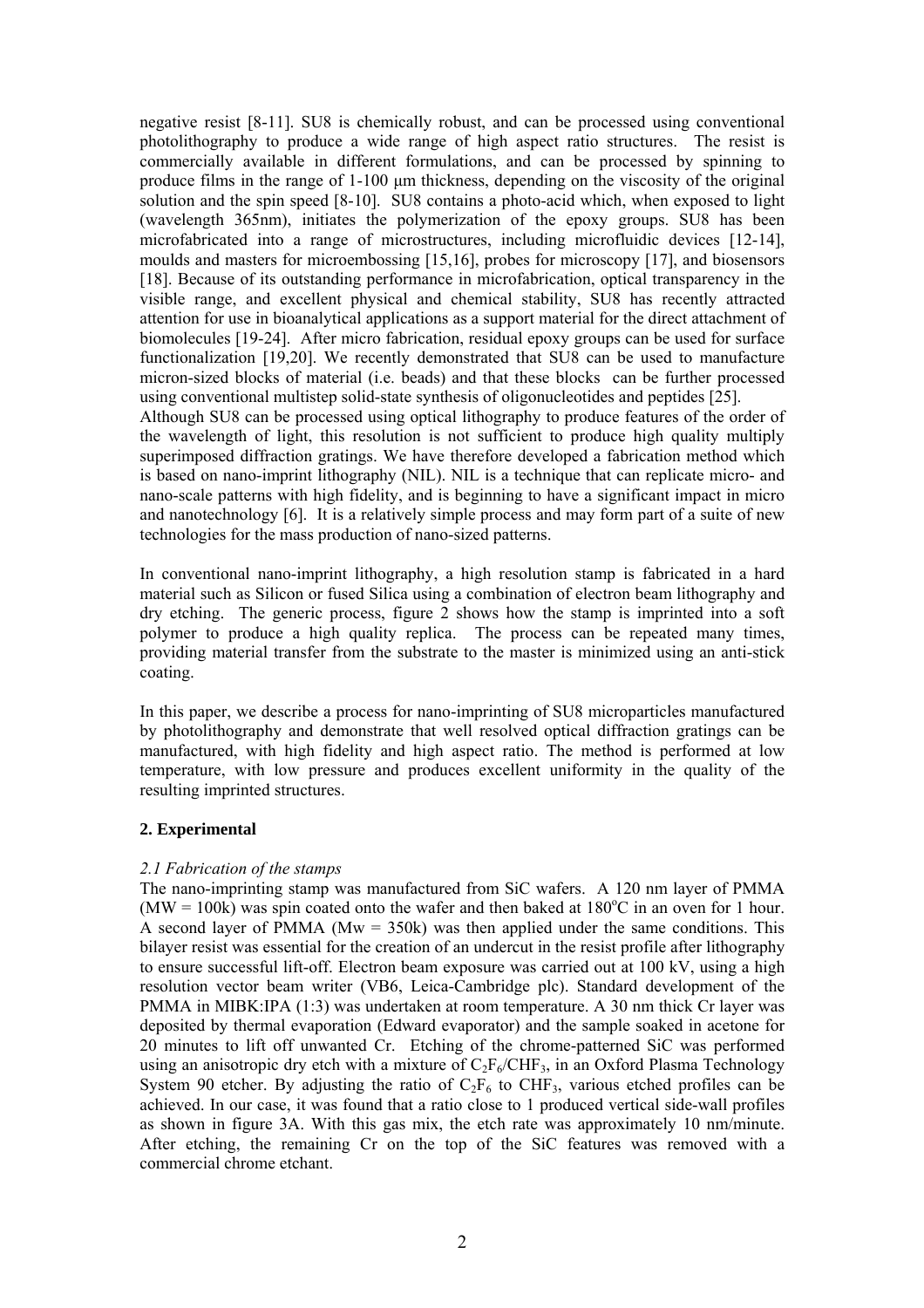The embossing stamps were made in sizes of  $2 \times 2$  mm, each containing arrays of gratings 50 µm x 50 µm, as shown in figure 3B. These stamps were used to imprint barcodes onto flat sections of SU8 for characterisation. The same stamps were used to imprint SU8 bars for fabrication of encoded particles.

### *2.2 Photolithography and nano-imprinting*

The encoded bars were fabricated according to a two step lithographic process, followed by hot embossing as shown in figure 4. In the first step individual bars were fabricated from SU-8; these were subsequently nano-imprinted using the master stamp to produce the diffractive bar-codes. The diffraction gratings were imprinted into the particles in such a way that it was possible to produce several million particles.

The SU8 microbars were fabricated on Si wafers (525±25 µm Si-Mat Silicon Materials, Germany) by photolithography using SU8-5 (figure 4, steps  $1 - 5$ ). In order to ensure easy release of the bars from the substrate, the Si wafers were first covered with a 50 nm thick Al sacrificial layer. Full details of the fabrication of the SU8 bars can be found in a previous publication [25]. The final thickness of the SU8 bars could be adjusted by varying the thickness of the SU-8 layer, which was typically in the range 3-10 µm. After coating the wafer with SU8, followed by baking, the wafer was exposed to 365 nm light (I-line) through a mask, using a MA6 (SUS Microtech) mask aligner, with an optimized exposure dose in the range  $60-200$  mJ cm<sup>-2</sup>, depending on the thickness of the SU8. After exposure, the wafers were baked at 65 °C for 1-3 minutes, and the temperature was then increased for 2-6 minutes at  $4^{\circ}$ C per minute, to 95  $^{\circ}$ C. The wafers were developed in PGMEA EC solvent (polypropylene-glycol-methyl-ether-acetate, Chestech Ltd, UK.) for 2 minutes with agitation, then thoroughly rinsed with isopropyl alcohol and blow dried. If required the bars could be released a this stage by etching the Al sacrificial layer. This was achieved by sonicating the wafers in TMAH (Micorposit MF-319, Chestech Ltd, UK) at room temperature for 10 minutes.

In order to ensure complete detachment of the stamp after imprinting [11], the stamp was coated with a monolayer of anti-stick agent, Trichloro (1H, 1H, 2H, 2Hperfluorooctyl) silane. The stamp was soaked in a solution of 1-2% silane in ethanol for 30 minutes, rinsed with ethanol and baked in an oven at 120 °C for 30 minutes.

As shown in the SEM of the SiC master, a superimposed diffraction grating has many lines of different pitch and width (figure 4A). Imprinting was performed by pressing the master onto a 4 x 4mm area of wafer containing pre-fabricated SU8 bars (figure 5) or films, both with thicknesses in the range 3-5 µm. A home-made press was used, based on a screw clamp arrangement, in which the pressure was adjusted using a torque-wrench. The applied force was calculated from the torque using a standard method for calculating the clamping force due to a screw. The imprinting force was distributed as homogeneously as possible using a piece of PDMS sheet between the stamp and the pressure plate. The stamp was aligned by eye with the substrate and then the assembly was pre-baked. The required force was applied using the torque-wrench, and the system again baked. In order to optimise the imprinting, a range of forces and temperatures were tested. Forces were in the range 230-690 N (over the  $2 \times 2$ ) mm stamp) and the baking temperature was ramped from 50-100  $^{\circ}$ C at 4  $^{\circ}$ C min<sup>-1</sup> for 5 minutes.

## **3. Results and Discussions**

As shown in the SEMs of figure 5A and 5B, the imprinting has produced individual particles with high quality nano-scale diffraction gratings embossed into their surface. The imprinting process achieves high fidelity and replicates the high aspect ratio features (typically 1:5) of the SiC master. The design of the stamp was such that little alignment was required during the imprinting into the bars. Stamps with gratings of different heights (350 nm- 800 nm) and aspect ratios were successfully used for imprinting.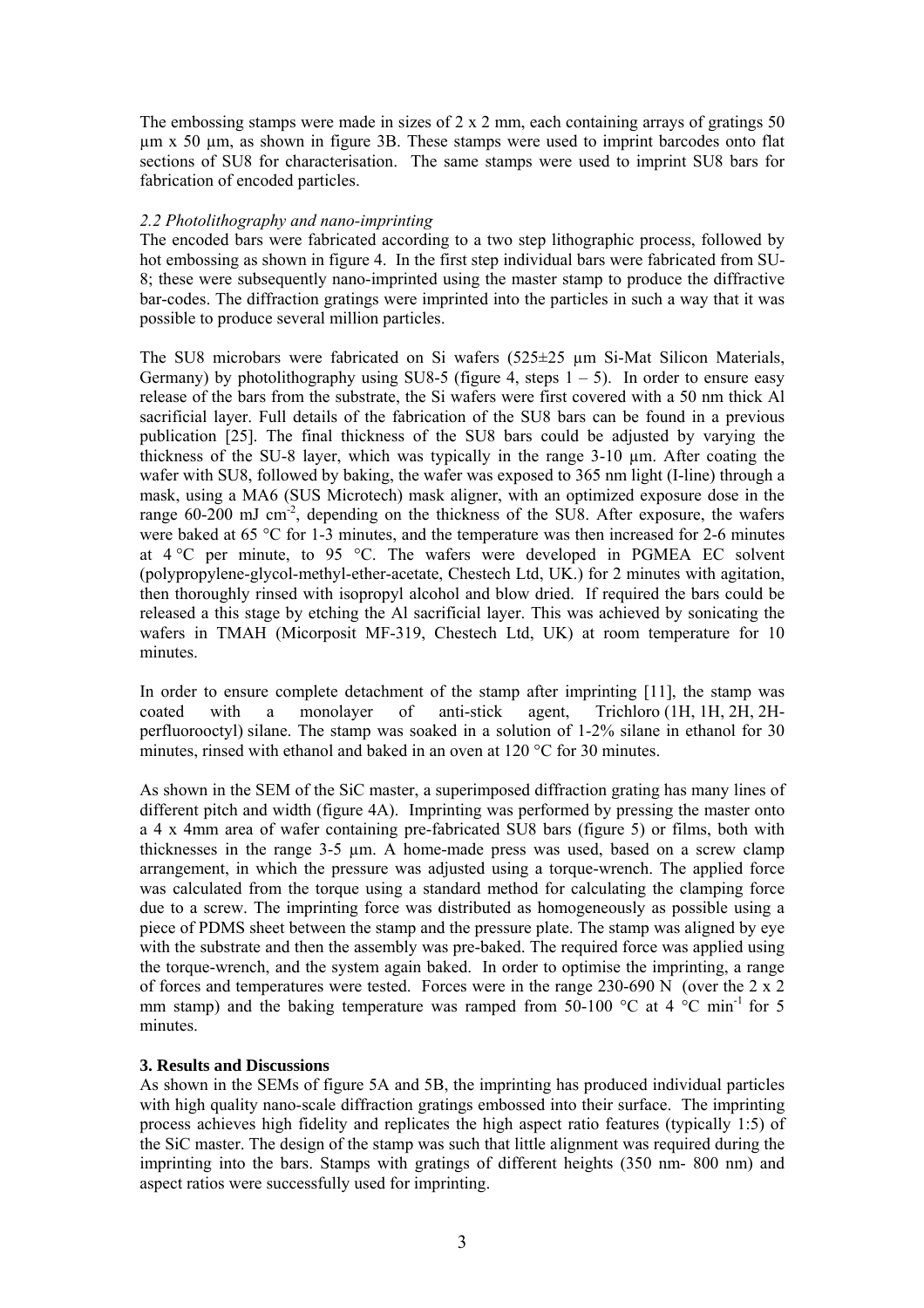During imprinting, it was noted that many of the bars did not adhere to the Al layer covering the Si wafer and became adhered to the master. The adhesion of the SU8 to the Al layer was partly improved using universal Ti primer, but bars continued to detach from the substrate during imprinting. An additional hard baking step was adopted which increased the adhesion of the SU8 and enabled imprinting without detachment or damage of the bars. The optimised imprint process was performed with the substrate held at a temperature of 85 °C for 5 minutes, with an imprint pressure that depended on the aspect ratio of the embossing master. Above the glass transition temperature the SU8 is able to flow out of the imprinting region [26]. Therefore, arrays of small gratings are preferable to a large continuous pattern, where the flow of the SU8 is constricted. After optimisation, it was found that stamps containing an array of 50 μm x 50 μm gratings produced embossed features with the best quality.

In order to characterize the imprinted patterns, gratings of  $50 \times 50 \mu m$  were fabricated in flat SU8 films. With an imprinting force of 690 N, high quality gratings with high aspect ratio (figure 5C and 5D) were obtained from a master, in this case with feature depth of 650 nm. The optical properties of these nano-embossed patterns were measured using the experimental system shown in figure 6. A helium-neon laser (wavelength  $\lambda = 633$  nm) was focused by a lens (focal length  $f = 100$  mm) onto a sample plate containing a thin film of SU8 into which 50 x 50 μm barcodes had been embossed. The resulting diffraction pattern was projected onto a CCD camera. The diffraction images recorded for an example set of 5 barcodes, each with two superimposed gratings, are shown in figure 7. In this figure, one of the grating pitches remains constant, whilst the pitch of the second increases from barcode A to E. The first order diffracted beams, which constitute the code, are clearly visible and well defined. The figure shows that the code can be easily read by measuring the positions of the first order spots relative to the zero-order beam. Reading of the barcodes is accomplished automatically using this setup, with the CCD camera connected to a PC running dedicated software. The diffraction patterns obtained from the nano-imprinted codes, as shown in figure 7 A-E, are of high quality and appear almost identical to those obtained using classical gratings made from metal on glass by high resolution e-beam direct write [7] (examples shown in figure 7F-J).

#### **4. Conclusions**

We have demonstrated a low cost imprinting technique, based on hot embossing nanopatterns into photo-lithographically processed micrometre sized SU8 bars. Using this technique, large numbers of microparticles can be produced, each set with a unique bar-code. The codes are defined by the pitch of superimposed diffraction gratings produced in the particle surface. The particles produced by this method can be further processed for chemical or biochemical attachment. The embossed diffraction grating has a high aspect ratio, and shows excellent fidelity to the original master. Nanometer resolution is obtained, giving high quality diffraction patterns which are indistinguishable from metal on glass gratings fabricated by electron-beam direct write. The technique uses a simple home-made imprinting tool, the structures do not require UV exposure during the embossing step and the stamps are not contaminated by un-crosslinked viscous polymer, which is one of the main limitations of nano-imprinting [27].

#### **Acknowledgements**

The authors acknowledge the financial support of the UK Engineering and Physical Sciences Research Council and the Basic Technology Research Program of the UK Research Councils.

#### **References**

[1] Reiss B D, Griffith Freeman R, Walton I D, Norton S M, Smith P C, Stonas W G, Keating C D and Natan M J 2002 *J. Electroanal. Chem.* **522** 95-103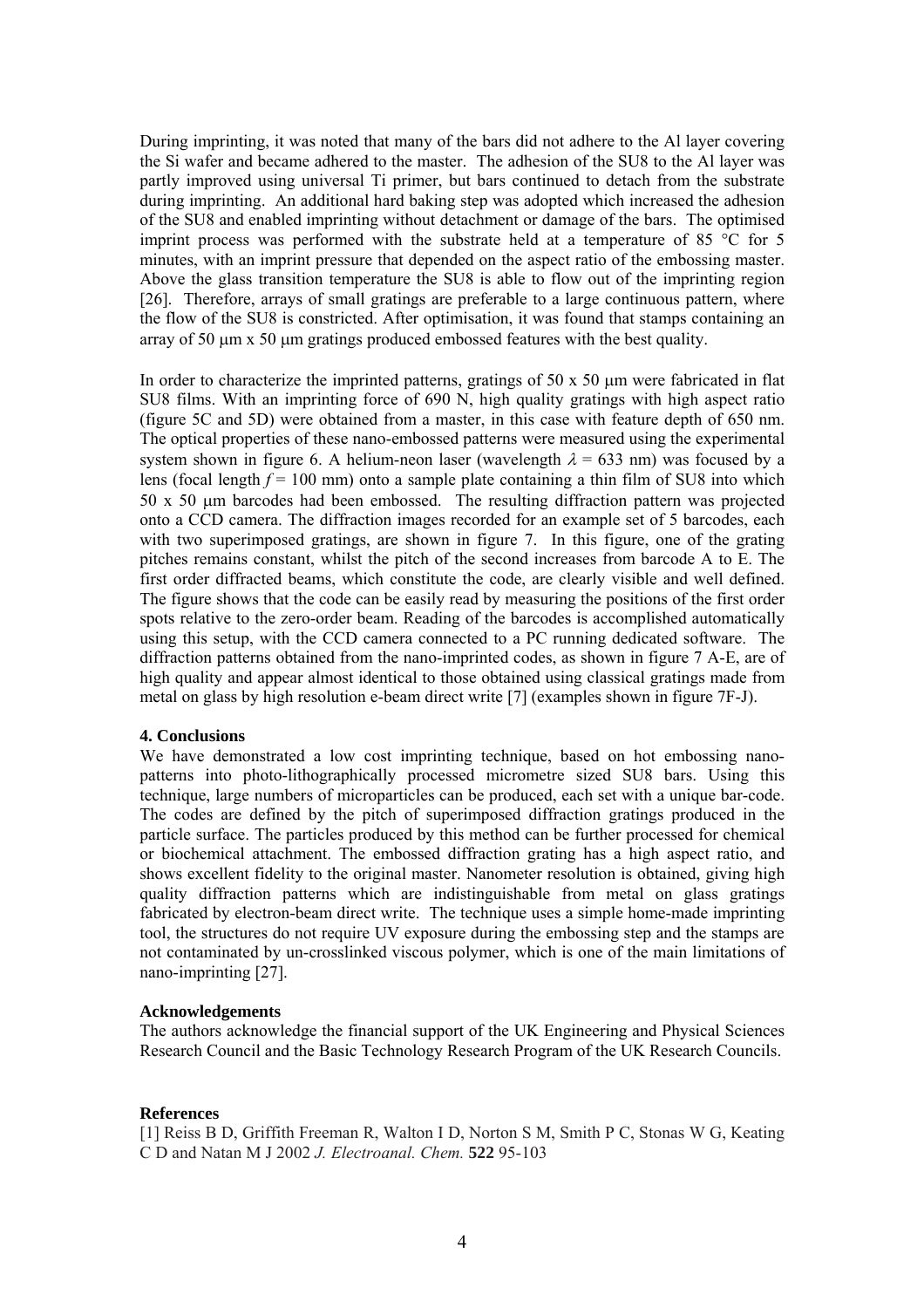[2] Dejneka M J, Streltsov A, Pal S, Frutos A G, Powell C L, Yost K, Yuen P K, Muller U, and Lahiri J 2003 *PNAS* **100** 389-393

[3] Seydack M 2005 *Biosens. Bioelectron.* **20** 2454-2469

[4] Su X, Zhang J, Sun L, Koo T, Chan S, Sundararajan N, Yamakawa M and Berlin A 2005 *Nano Lett.* **5** 49-54

[5] Jaiswal J K and Simon S M 2004 *Trends Cell Biol.* **14** 497-504

[6] Mattheakis L C, Dias J M, Choi Y, Gong J, Bruchez M P, Liu J and Wang E 2004 *Anal. Biochem.* **327** 200-208

[7] Galitonov G S, Birtwell S W, Zheludev N I and Morgan, H 2006 *Opt. Express* **14** 1382- 1387

[8] Shaw J M, Gelorme J D, LaBianca N C, Conley W E and Holmes S J 1997 *IBM J. Res. Dev.* **41** 81-94

[9] Lorenz H, Despont M, Fahrni N, Brugger J, Vettiger P and Renaud P 1998 *Sens. Actuator A-Phys.* **64** 33-39

[10] Lorenz H, Despont M, Fahrni N, LaBianca N, Renaud P and Vettiger P 1997 *J. Micromech. Microeng.* **7** 121-124

[11] http://microchem.com/products

[12] Carlier J, Arscott S, Thomy V, Fourier J C, Caron F, Camart J C, Druon C and Taburier P 2004 *J. Micromech. Microeng.* **14** 610-624

[13] Svasek P, Svasek E, Lendl B and Vellekop M 2004 *Sens. Actuators A.* **115** 591-599,.

[14] Ribeiro J C, Minas G, Turmezei P, Wolffenbuttel R F and Correia J H 2005 *Sens. Actuator A-Phys.* **123-24** 77-81

[15] Hyouk I and Ajmera P K 2003 *J. Micromech. Microeng.* **13** 816-821

[16] Koerner T, Brown L, Xie R X and Oleschuk R D 2005 *Sens. Actuator B-Chem.* **107** 632- 639

[17] Lee J, Shin H, Kim S, Hong S, Chung J, Park H and Moon J 2003 *Jpn. J. Appl. Phys. Part 2 - Lett.* **42** L1171-L1174

[18] Chang-Yen D A and Gale B K 2003 *Lab Chip* **3** 297-301

[19] Evans M, Sewter C and Hill E 2003 *Assay Drug Dev. Technol.* **1** 199-207

[20] Kaye P H and Tracey M C 1997 (University of Hertfordshire, UK) UK Patent Number GB2306484

[21] Preininger C and Sauer U 2003 *Sens. Actuator B-Chem.* **90** 98-103

[22] Preininger C, Bodrossy L, Sauer U, Pichler R and Weilharter A 2004 *Anal. Biochem.* **330** 29-36

[23] Preininger C, Sauer U, Dayteg J and Pichler R 2005 *Bioelectrochemistry* **67** 155-162

[24] Marie R, Schmid S, Johansson A, Ejsing L, Nordstrom M, Hafliger D, Christensen C B V, Boisen A and Dufva M 2006 *Biosens. Bioelect.* **21** 1327-1332

[25] Cavalli G, Banu S, Martins H, Ranasinghe R T, Neylon C, Morgan H, Bradley M and Roach P 2006 *J. Comb. Chem.*, **xx**, xx-xx (in the press)

[26] Guo L J 2004 *J. Phys. D: Appl. Phys*. **37** R123-R141

[27] Cheng X and Guo L J 2004 *Microelec. Eng*. **71** 288-293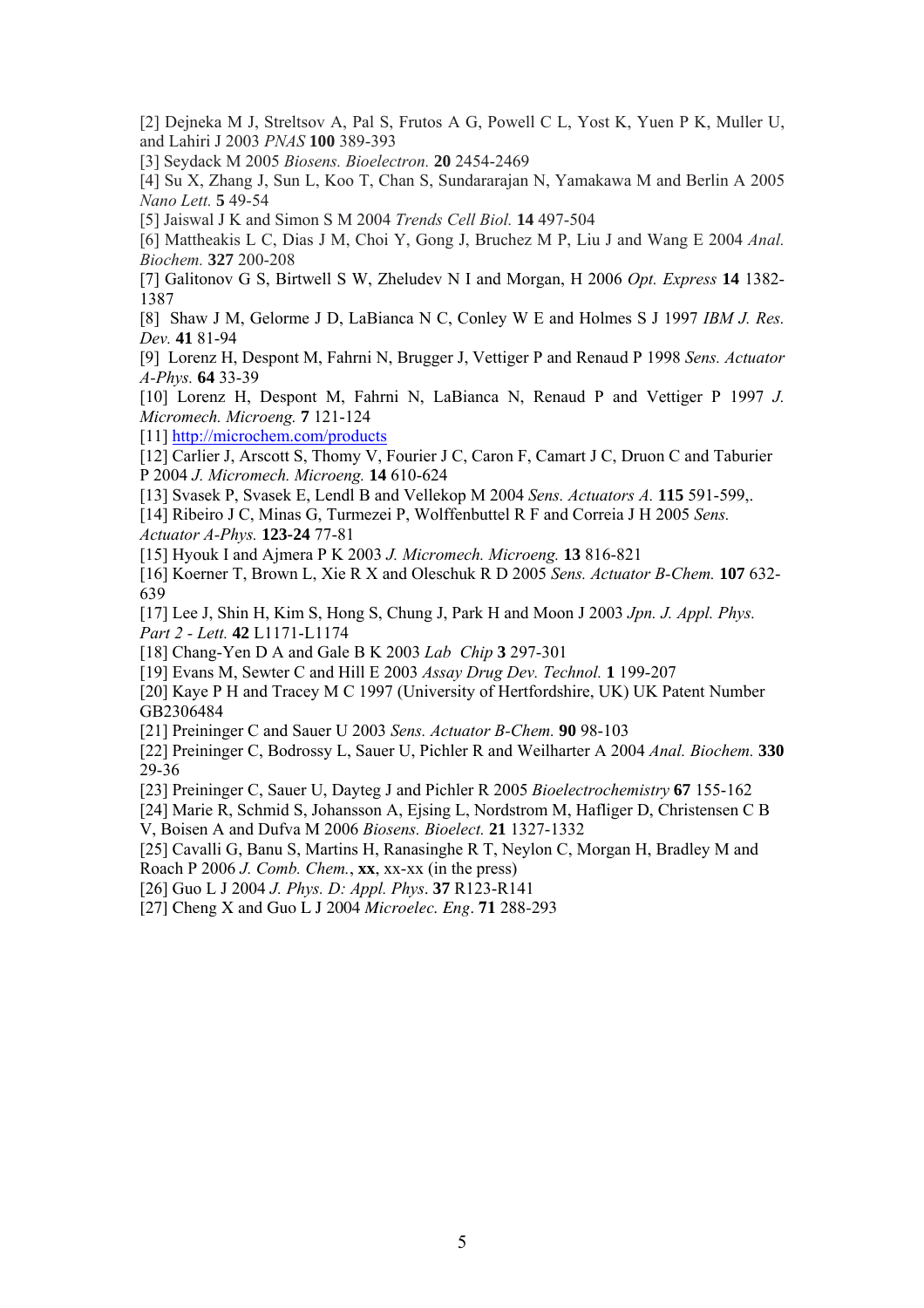

Figure 1. (A) A number of different types of molecule are each attached to a uniquely encoded bead. The molecules undergo different reactions, and the codes allow identification of the starting molecules after reaction. (B) A novel method of encoding the beads is to use diffraction gratings. A grating of pitch  $a_1$  produces a first order  $(m=1)$  diffracted beam at angle  $\alpha$  (left). Changing the pitch results in a different value of  $\alpha$ , allowing barcodes of different pitch to be distinguished. More than one pitch can be superimposed (right), allowing for a larger number of codes.

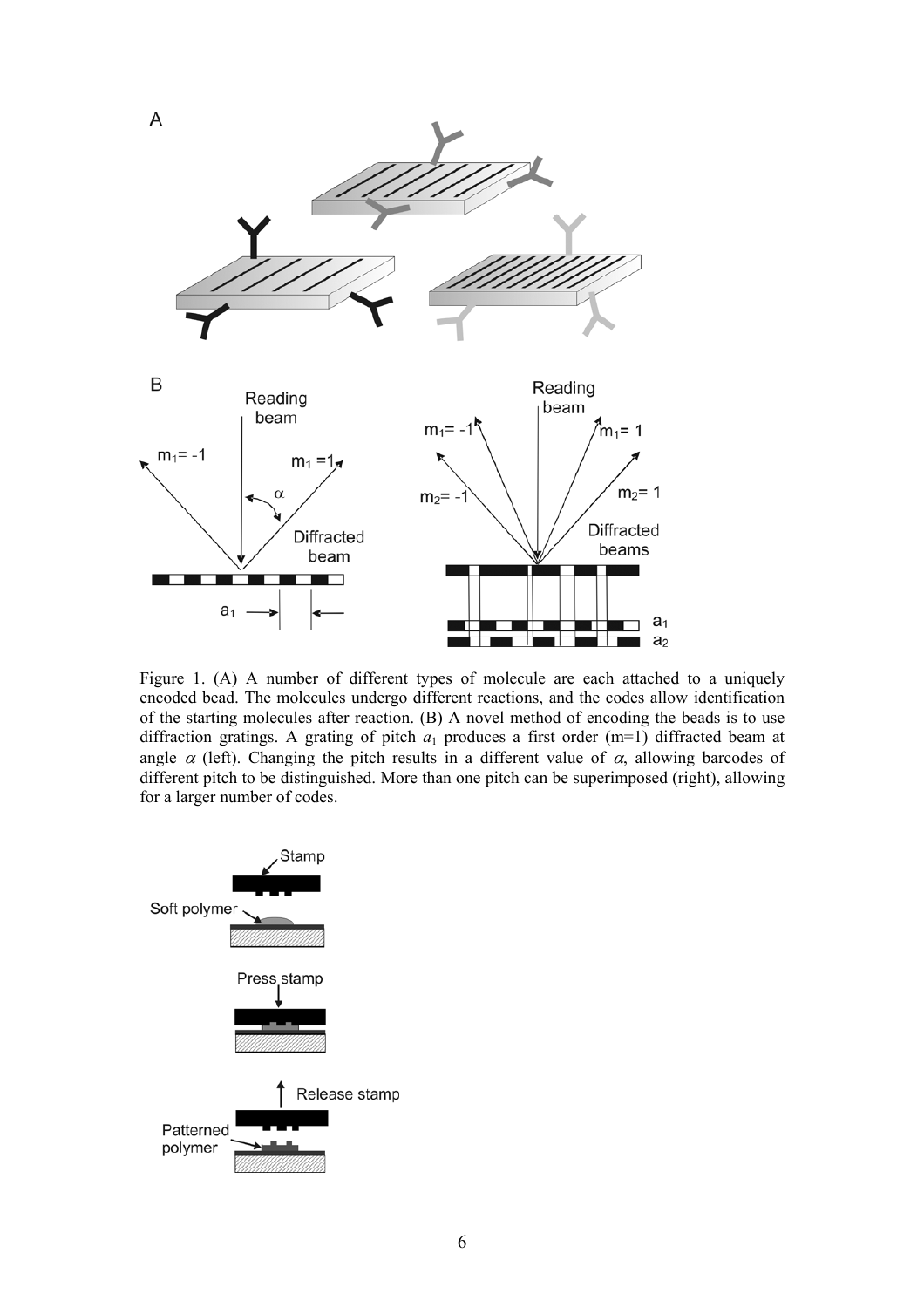Figure 2. Schematic of a generic imprint process. A patterned master (stamp) is brought into contact with a soft polymer. After releasing, a copy of the master pattern is imprinted into the surface of the polymer.



Figure 3. SEM images of a nano-embossing master. The high aspect ratio and uniformity of the structures can be seen (A), together with the multiple periods evident in a superimposed grating pattern. Single grating patterns are 50 μm square (B), with many such patterns in an array over a 2 x 2mm area.



Figure 4. Schematic of the process for manufacturing nano-embossed SU8 microbars. An Al sacrificial layer and a layer of SU8 are spun onto a Si wafer  $(1 – 3)$ . The SU8 is illuminated with UV light through a mask to cross-link the SU8, and uncross-linked SU8 washed away to leave the microbars (4 & 5). The nano embossing stamp is pressed into the SU8 to pattern it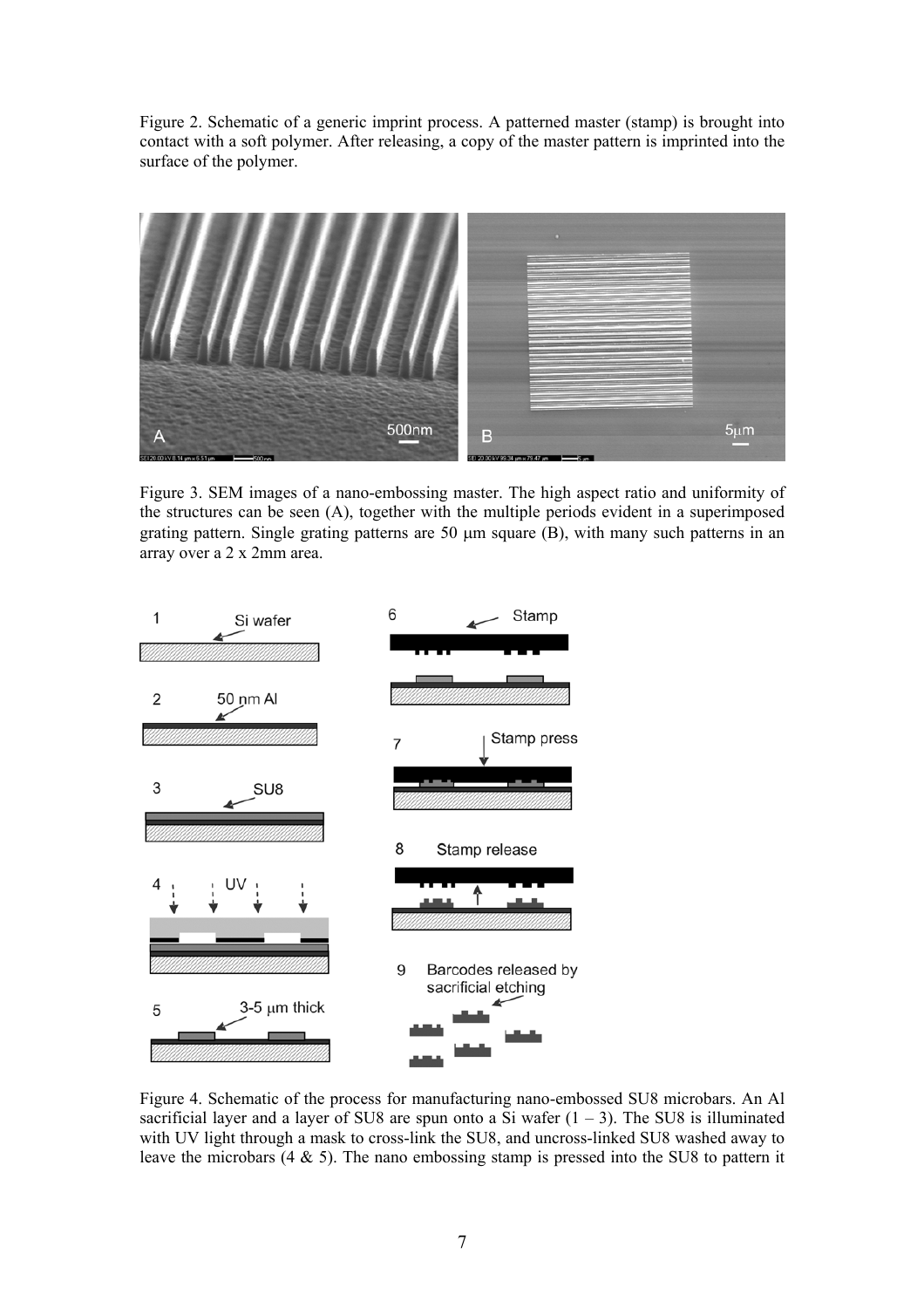$(6 - 8)$ , with baking during step 7. Finally, the patterned bars are released by etching away the Al layer.



Figure 5. An array of nano-imprinted microbars (A), with a high quality diffraction grating pattern (B) reproduced on the surface. The depth of the features (C) and uniformity of the profile  $(C & D)$  are shown here in patterns imprinted into flat SU8 films.



Figure 6. Schematic diagram of the setup used to record the diffraction patterns from barcodes imprinted into flat SU8 plates. The diffraction pattern is recorded on a CCD camera connected to a PC. Dedicated software on the PC reads the diffraction pattern and identifies the barcode.